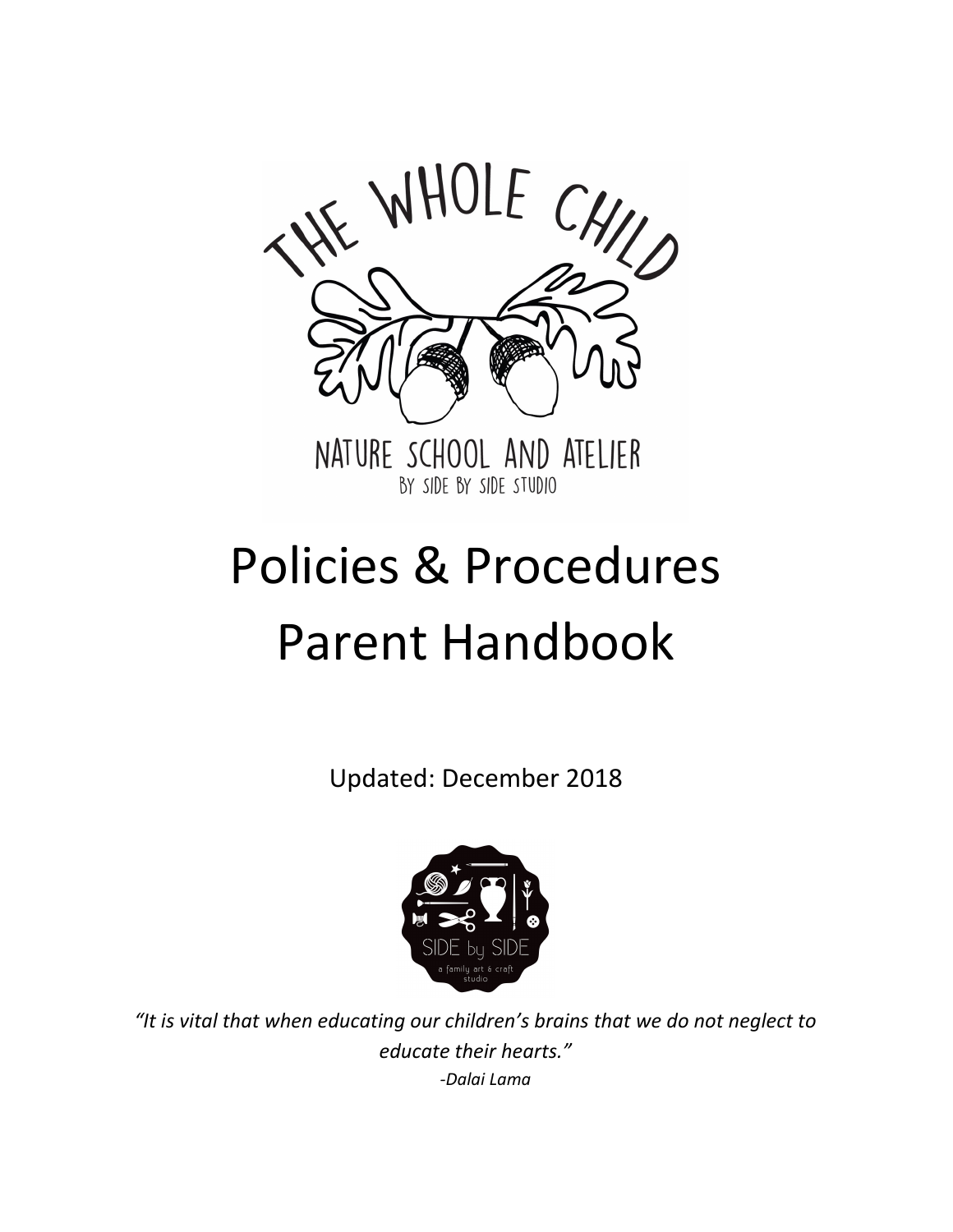Thank you for choosing The Whole Child Nature School and Atelier. The mission of The Whole Child is to provide children with stimulating nature-centered opportunities to encourage artistic self-expression, independent problem solving, and a never-ending curiosity towards life. Children will freely explore their natural world, therefore inviting new experiences every day and allowing the child to become a leader on their own learning path. Through these experiences, children will learn compassion not only towards their friends, but also towards the Earth and themselves.

The Whole Child encompasses all aspects of a child's well-being – mind, body, heart, and soul.

Inspired by Reggio, Steiner, and Warden philosophies, children will spend a majority of their time outdoors in Earth's classroom. Our daily rhythm will include time for creative play, loose parts invitations, yoga, stories, art discovery, and more. Our commitment in viewing children as competent and capable learners promotes a comfortable and encouraging atmosphere where children can recognize and reach their full potential.

This booklet includes detailed information outlining the procedures and policies involved in our program. Please keep it for future reference, and feel free to consult with our staff listed below about any questions you may have.

Excited to partner with you,

**Kim Frazier-Pirog** Executive Director & Lead Community Instructor [Director@SideBySideStudio.com](mailto:Director@SideBySideStudio.com)

#### **HOURS OF OPERATION**

The Whole Child will meet from 9:00 AM until 12:00 PM on designated program days. Children may not be dropped off until 8:55AM. Please make every effort to arrive on time to pick up your child from the studio at 12:00PM. If a parent is consistently late, his/her child is subject to be removed from the program.

#### **ENROLLMENT**

The Whole Child program is for children ages 3-5 (must be potty trained). Children must be 3-5 by September 1, 2019 for the 2019-2020 enrollment year.

Side by Side Studio | 2528 Frankfort Ave., Louisville, KY 40206 | 502-822-3693 | www.SideBySideStudio.com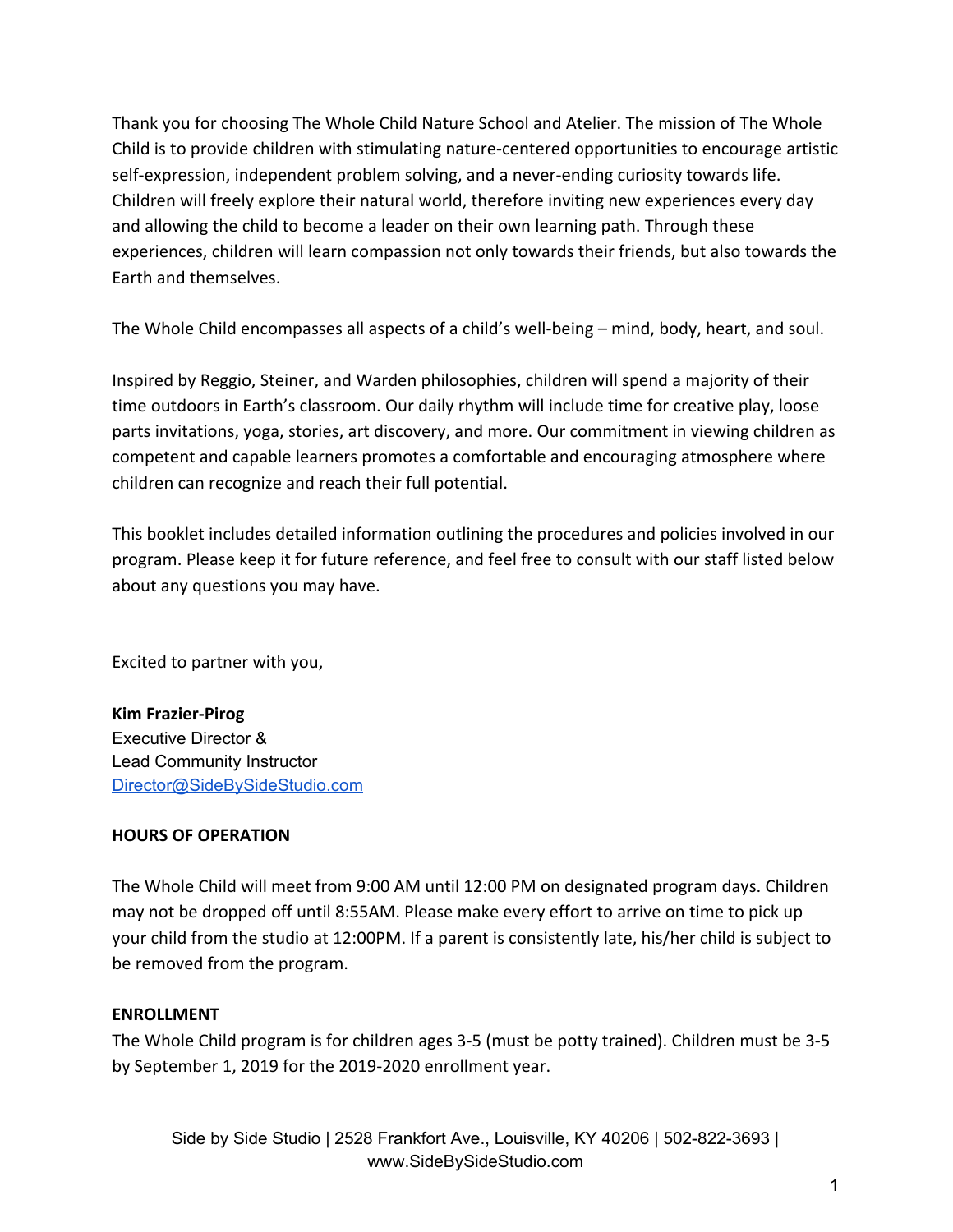Enrollment is for the entire 2019-2020 program year.

A Child Enrollment packet must be filled out at the time of enrollment for each child.

Your child's spot is not reserved until you have completed the following:

- Child Enrollment Packet for each child
- Paid your 10% tuition deposit

Upon enrollment, you must complete the following within the first 2 weeks of the start of the program year, by September 18, 2019:

- Read and sign Policies & Procedures Parent Handbook
- Submit a copy of child's immunization records (KY State Immunization Certificate) & a copy of insurance card

Enrollment options for the 2019-2020 year are for the following day(s)

- Monday, Wednesday, Friday
- Monday & Wednesday OR Wednesday & Friday
- Fridays only (Please note there are limited spots for this option open only to 3 year olds. Please inquire with the Director regarding openings).

#### **TUITION**

Tuition reserves a permanent spot for your child on the day(s) in which you enroll. If your child is unable to attend on their scheduled day, you may not "switch" days (i.e.—Wednesday for Friday, etc.), and you will be charged the full amount of tuition regardless of any absence.

Tuition is due by the 5th of each month, a \$10 per day late fee will be applied to each day payment that is late. No exceptions will be made. If a family becomes more than one month behind in their payments, the child/children will not be accepted to the program until payment has been made in full. Please make your checks payable to Side by Side Studio or you may pay via credit card through our secure online Square payment system. Please note that if you choose to pay via credit card you will pay an additional 3.5% processing fee per payment.

Tuition payment is based on a per day rate of \$30.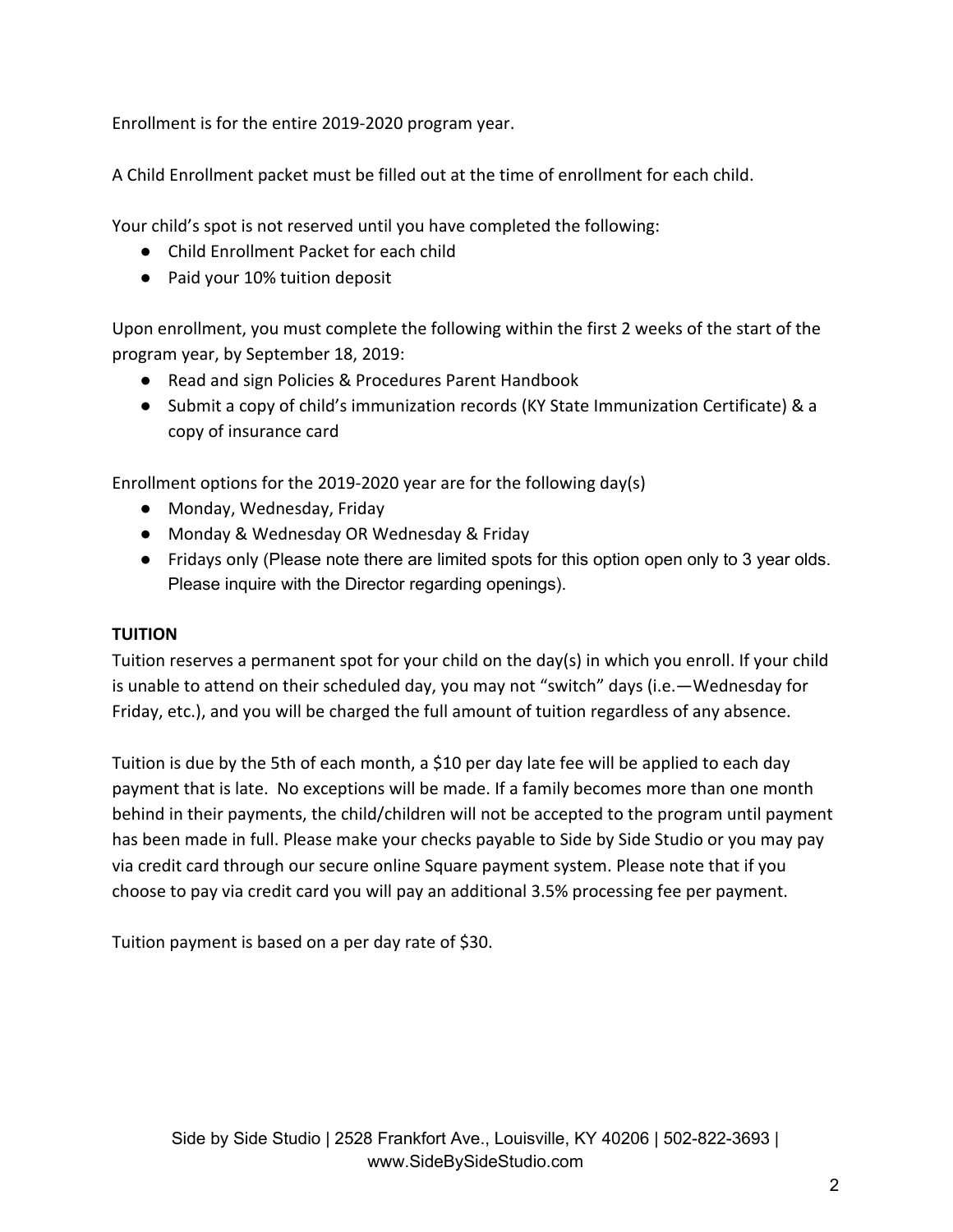#### **2019-2020 Tuition Rates:**

| <b>ENROLLED</b><br><b>DAYS</b>                  | <b>TUITION</b><br><b>TOTAL</b> | <b>DEPOSIT</b><br><b>AMOUNT 10%</b><br>(Due upon<br>enrollment) | <b>9 MONTHLY</b><br><b>PAYMENTS</b><br>(Due by the 5th of<br>each month June<br>2018-February<br>2019) | <b>3 EQUAL</b><br><b>PAYMENTS</b><br>(Due June 5th,<br>Oct. 5th,<br>February 5th) |
|-------------------------------------------------|--------------------------------|-----------------------------------------------------------------|--------------------------------------------------------------------------------------------------------|-----------------------------------------------------------------------------------|
| Monday,<br>Wednesday,<br>Friday                 | \$3,060                        | \$306                                                           | \$306                                                                                                  | \$918                                                                             |
| Monday,<br>Wednesday or<br>Wednesday,<br>Friday | \$2,070                        | \$207                                                           | \$207                                                                                                  | \$621                                                                             |
| Fridays                                         | \$990                          | \$99                                                            | \$99                                                                                                   | \$297                                                                             |

**\*If you pay via credit card, payment will include an additional 3.5% processing fee.**

#### **WITHDRAWAL OR SUSPENSION**

If Side by Side Staff is concerned that your child's/children's needs are not being met in our program, we will involve you in the process of identifying the issues and working toward resolution. However, if after reasonable and appropriate interventions have been tried, Side by Side staff determines that the program is not in the best interest of you, your child(ren), or the Studio, we may require that your child(ren) be suspended from the program. Suspension procedures will be implemented in the time frame that is deemed appropriate by Side by Side Studio. If Side by Side believes, in its sole discretion, that the actions of a parent or guardian are disruptive, inappropriate or inconsistent with the Studio's best interests, it may elect to end a child's enrollment. In the event of suspension, you will not be refunded the remainder of the month's enrollment that has been paid.

Side by Side is 501c3 nonprofit that provides school programming from funds provided by tuition. Because of the necessary commitments made by the school, registration and tuition fees are non refundable. Furthermore, since the schools budget is projected on an annual basis, and since teachers are given set pay, school registrations are for an entire school year. Exceptions can be made on a case by case basis.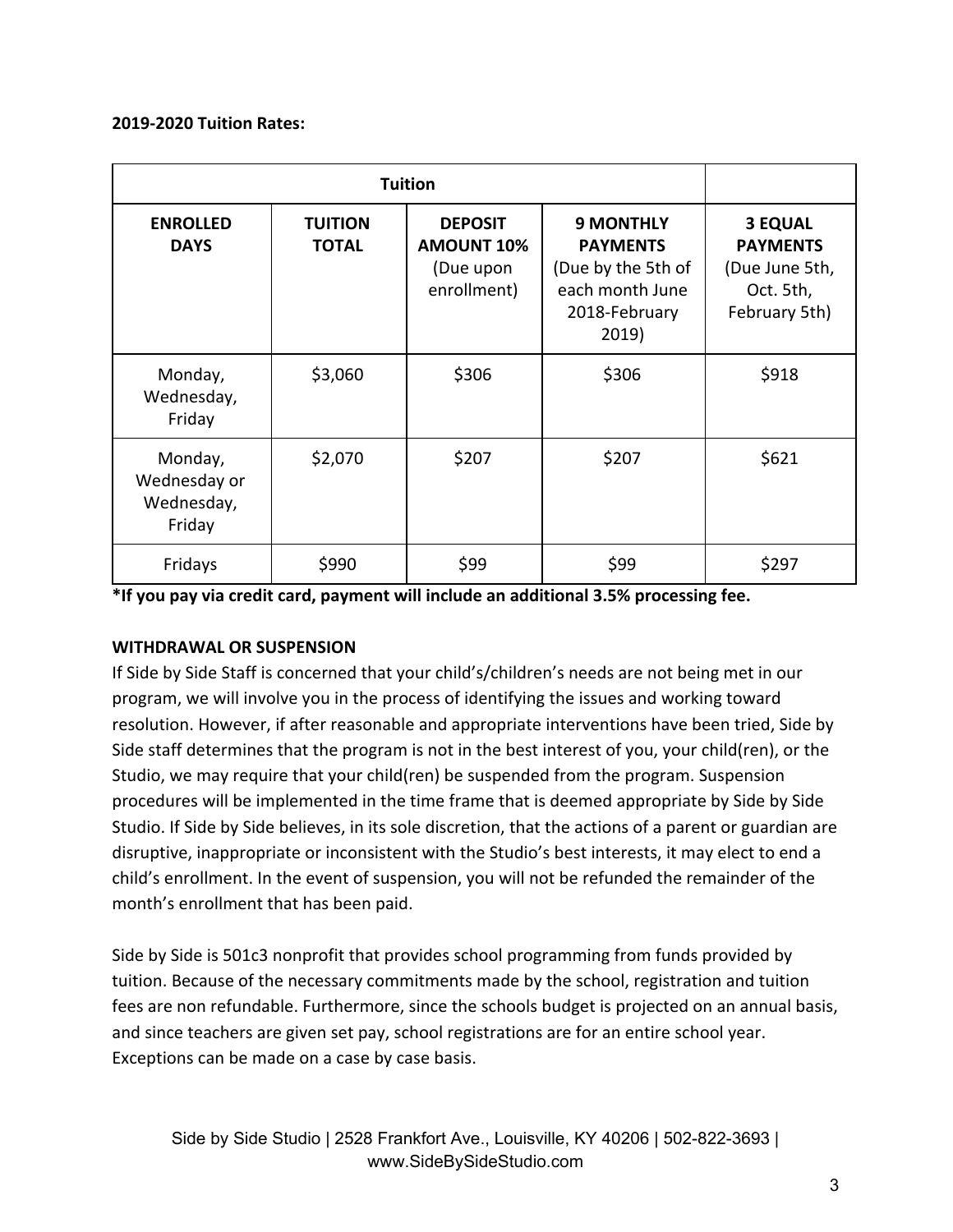#### **SIGN IN/SIGN OUT PROCEDURE**

Each day your child(ren) attends The Whole Child, they must be signed-in. When your child(ren) is picked up, they MUST be signed out.

Children will only be released to guardians or individuals who have been listed as approved persons for pickup in the student's file. Any person picking up your child may also be required to show proper I.D. (driver's license, etc.) Please notify staff UPON ARRIVAL if your child will be picked up by another individual so they can be added to the approved list. If someone attempts to pick up your child and is not on the list, we will require verbal confirmation from the parent before allowing your child to leave.

### **FOOD AND SNACKS**

We will provide a snack and water each day for your child. If your child has any dietary restrictions (i.e. gluten free, vegan, etc.) you must send a snack each day with your child. If class allergies are present, communication will be sent home and snacks will be adjusted accordingly.

#### **INJURY**

If your child is injured while in our care, proper medical attention will be given and the injury documented. Documentation shall include time of injury, description of event, and a detailed description of treatment/ attention given. A copy will be given to parent or guardian and one copy will be kept on file.

In case of emergency, your child will receive attention first— parents will then be called for further instructions. It is your responsibility to keep all emergency telephone numbers current.

#### **ILLNESSES**

A child who is ill may NOT be brought to programming. If your child is ill, they should remain at home until they have been on medication for 24 hours or is symptom-free for 24 hours.

DO NOT bring your child if they have the following symptoms:

1. Fever of 100 degrees or higher. Your child must be fever-free (without the use of medication) for 24 hours before returning to programming.

2. Vomiting or diarrhea (within 24 hours)

- 3. Contagious or unexplainable rash
- 4. Colored discharge from eyes
- 5. Unusual irritability or fatigue

Side by Side Studio | 2528 Frankfort Ave., Louisville, KY 40206 | 502-822-3693 | www.SideBySideStudio.com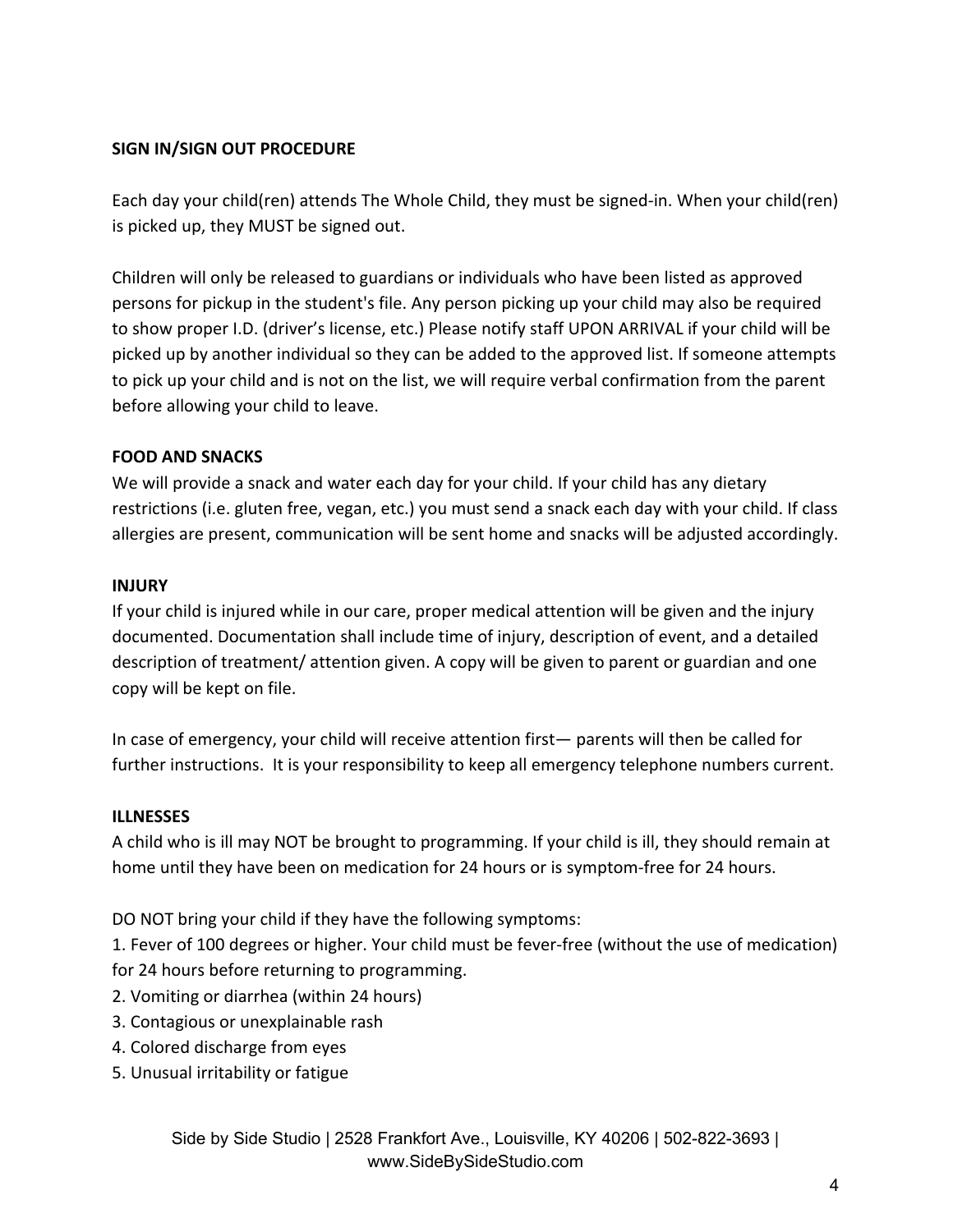Should your child develop any of these symptoms during program hours, you will be contacted and required to pick-up your child as soon as possible.

## **INCLEMENT WEATHER POLICY**

In the event of inclement weather, closing information will be posted on our Facebook page and parents/guardians will be notified via text message. After two "snow days," we will add make up days to the calendar and notify parents of the modified schedule.

## **WEATHER CONDITIONS**

Please note as a part of our program mission, we will plan to be outside in a variety of weather conditions, so please dress for appropriate weather conditions each day. If you would like to bring a pair of rain boots, raincoat, or other alternative weather gear to leave at the studio you may do so.

Staff will be aware of weather conditions to make a decision about outside play and exploration. This may include but is not limited to extremely high heat index , lightning, extreme cold and air quality index level.

- If the heat index is above 90, the children will play outdoors for a maximum of 20 minutes.
- Children are not permitted to explore outdoors when it is thundering and/or lightning.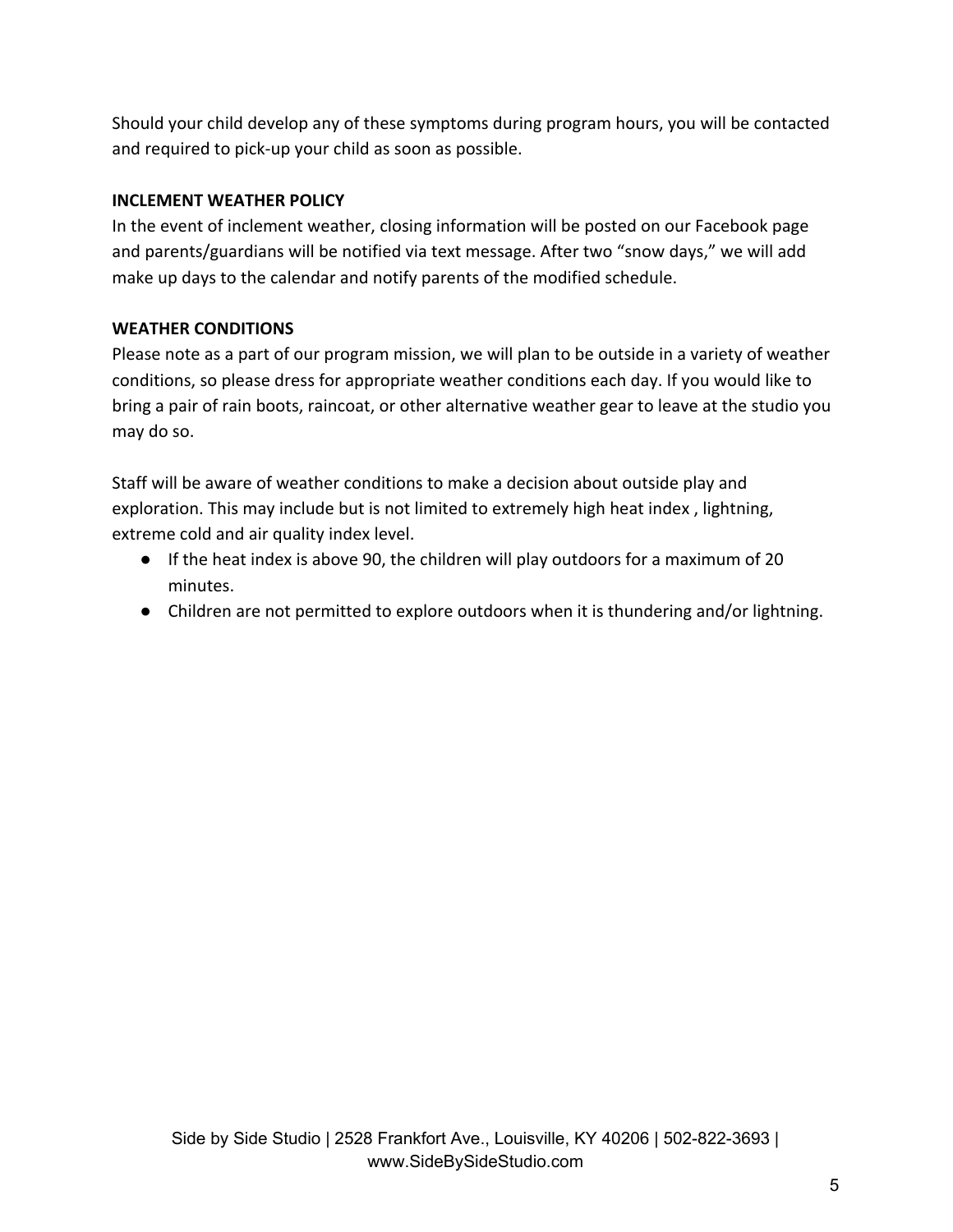## 2019-2020 Whole Child Schedule

#### SEPTEMBER 2019

|              |                |                 | Su M T W R F Sa              |             |  |
|--------------|----------------|-----------------|------------------------------|-------------|--|
| $\mathbf{1}$ | $\overline{2}$ | $3 \mid 4 \mid$ |                              | $5 \t6 \t7$ |  |
| 8            |                |                 | $9$   10   11   12   13   14 |             |  |
|              |                |                 | $15$ 16 17 18 19 20 21       |             |  |
|              |                |                 | 22 23 24 25 26 27 28         |             |  |
|              | 29 30          |                 |                              |             |  |

#### OCTOBER 2019

| Su | M                    |   | T W R F Sa     |              |                |    |
|----|----------------------|---|----------------|--------------|----------------|----|
|    |                      | 1 | $\overline{2}$ | $\mathbf{3}$ | $\overline{4}$ | 5  |
| 6  | $\overline{7}$       | 8 | 9              |              | $10 \mid 11$   | 12 |
|    | 13 14 15 16 17 18 19 |   |                |              |                |    |
|    | 20 21 22 23 24 25 26 |   |                |              |                |    |
|    | 27 28 29 30 31       |   |                |              |                |    |

#### NOVEMBER 2019

|                 |                   | $Su$ M T W R F                               |   |                |   | <b>Sa</b>      |
|-----------------|-------------------|----------------------------------------------|---|----------------|---|----------------|
|                 |                   |                                              |   |                | 1 | $\overline{2}$ |
| $\overline{3}$  | $\overline{4}$    | 5                                            | 6 | $\overline{7}$ | 8 | 9              |
| 10 <sup>1</sup> |                   | $11 \mid 12 \mid 13 \mid 14 \mid 15 \mid 16$ |   |                |   |                |
|                 |                   | $17$ 18 19 20 21 22 23                       |   |                |   |                |
|                 | 24 25 26 27 28 29 |                                              |   |                |   |                |

#### DECEMBER 2019

| Su           |          |  | M T W R F Sa                           |  |
|--------------|----------|--|----------------------------------------|--|
| $\mathbf{1}$ |          |  | $2 \mid 3 \mid 4 \mid 5 \mid 6 \mid 7$ |  |
| 8            |          |  | 9   10   11   12   13   14             |  |
|              |          |  | 15 16 17 18 19 20 21                   |  |
|              |          |  | 22 23 24 25 26 27 28                   |  |
|              | 29 30 31 |  |                                        |  |

#### **MARCH 2020**  $Su$   $M$   $T$ WR  $F$  Sa  $\mathbf{1}$  $\overline{2}$  $\mathbf{3}$  $\overline{4}$  $5$  $\bf 6$  $\overline{7}$  $\bf8$  $9^{\circ}$ 10  $11 \mid 12 \mid 13$  $14$  $21$  $15\,$  $16$  $17\,$  $18$  $19$  ${\bf 20}$ 22 23  ${\bf 24}$ 25 27 28  ${\bf 26}$ 29 30 31

| Su | M  | T              | W  | R              | F                       | Sa |
|----|----|----------------|----|----------------|-------------------------|----|
|    |    |                | 1  | $\overline{2}$ | $\overline{\mathbf{3}}$ | 4  |
| 5  | 6  | $\overline{7}$ | 8  | 9              | 10                      | 11 |
| 12 | 13 | 14             | 15 | 16             | 17                      | 18 |
| 19 | 20 | 21             | 22 | 23             | 24                      | 25 |
| 26 | 27 | 28             | 29 | 30             | 31                      |    |

|    |    |                | <b>APRIL 2020</b> |                |    |    |
|----|----|----------------|-------------------|----------------|----|----|
| Su | M  | T              | W                 | $\mathsf{R}$   | F  | Sa |
|    |    |                | $\mathbf{1}$      | $\overline{2}$ | 3  | 4  |
| 5  | 6  | $\overline{7}$ | 8                 | 9              | 10 | 11 |
| 12 | 13 | 14             |                   | 15 16 17       |    | 18 |
| 19 | 20 | 21             | 22                | 23             | 24 | 25 |
| 26 | 27 | 28             | 29                | 30             |    |    |
|    |    |                |                   |                |    |    |

## FEBRUARY 2020

÷

|  | Su  M   T   W   R   F   Sa             |                      |   |
|--|----------------------------------------|----------------------|---|
|  |                                        |                      | 1 |
|  | $2 \mid 3 \mid 4 \mid 5 \mid 6 \mid 7$ |                      | 8 |
|  | $9$ 10 11 12 13 14 15                  |                      |   |
|  | 16 17 18 19 20 21 22                   |                      |   |
|  |                                        | 23 24 25 26 27 28 29 |   |

| M<br>4 | T<br>5 | W<br>6 | $\mathbf R$<br>$\vert$ 7 | F<br>1               | Sa<br>$\overline{2}$  |
|--------|--------|--------|--------------------------|----------------------|-----------------------|
|        |        |        |                          |                      |                       |
|        |        |        |                          |                      |                       |
|        |        |        |                          | 8                    | $\overline{9}$        |
| 11     |        |        |                          |                      | 16                    |
| 18     | 19     |        |                          | 22                   | 23                    |
|        |        |        |                          |                      |                       |
|        |        |        |                          | 20 21<br>25 26 27 28 | $12$ 13 14 15<br>  29 |

| <b>NOTES</b>                                                          |
|-----------------------------------------------------------------------|
| Fall Semester: Wednesday, September 4, 2019-Friday, December 20, 2019 |
| Spring Semester: Monday, January 6, 2020-Friday, May 22, 2020         |
|                                                                       |
| Thanksgiving-CLOSED-November 27-28-29-2019                            |
| Holiday Break-CLOSED-December 23, 2019-January 3, 2020                |
| Monday, January 20, 2020- CLOSED-MLK, Jr. Day                         |
| Monday, March 30-Friday April 3, 2020-CLOSED Spring Break             |
| Friday, May 1, 2020- CLOSED- Oaks                                     |

Side by Side Studio | 2528 Frankfort Ave., Louisville, KY 40206 | 502-822-3693 | www.SideBySideStudio.com